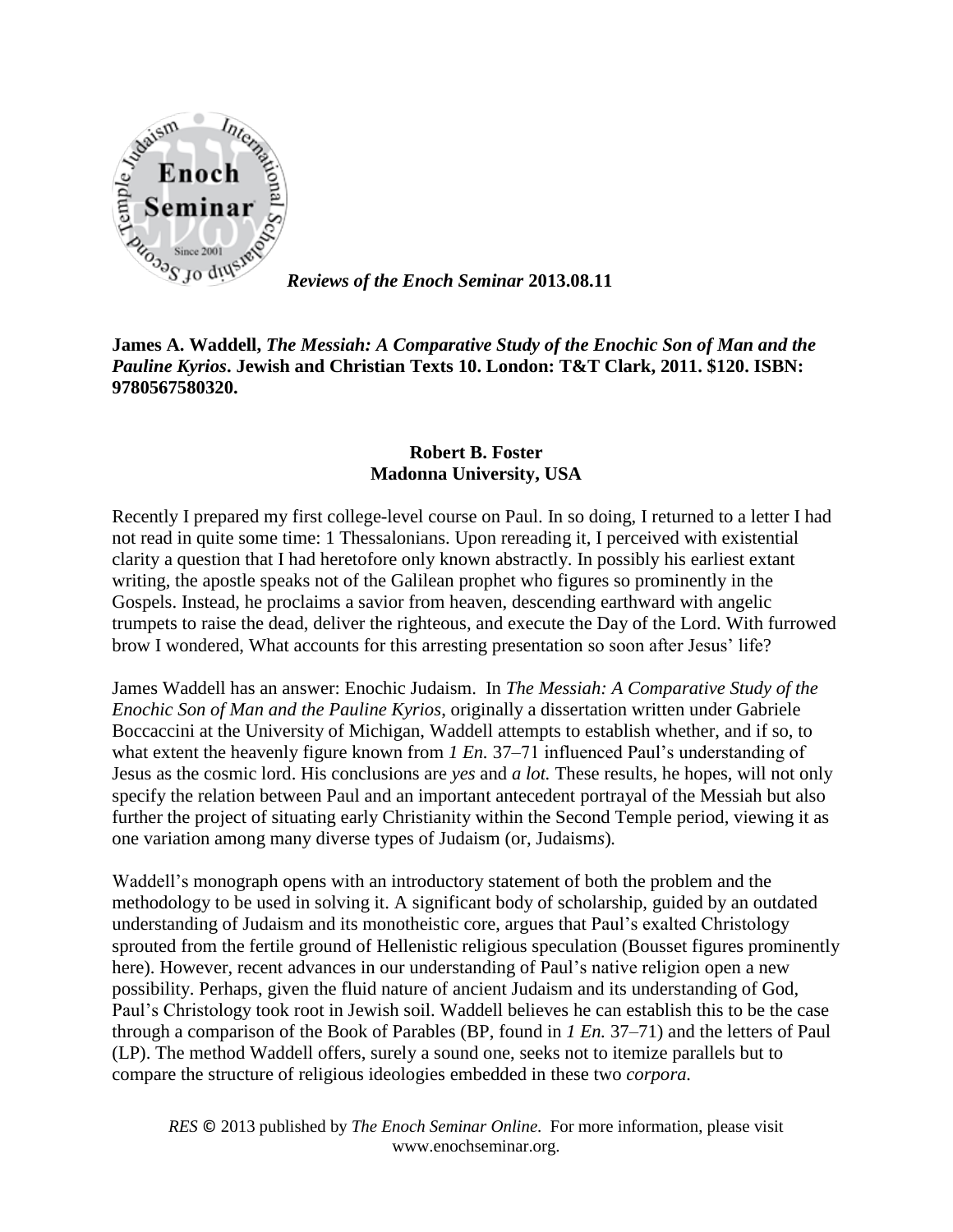Chapters 2 and 3 deal with BP, discussing God ("the divine figure" in Waddell's preferred locution) and the Messiah respectively. In chapter 2 Waddell explores how BP presents the nature and function of the divine person. The topic is handled competently, though in Waddell's own words, the investigation uncovers few surprises (p. 47). He examines how BP displays the divine figure as heavenly, holy, foreknowing, merciful, righteous, and eternal (his nature); and as the creator, the revealer of wisdom, the recipient of worship, and judge (his functions). This nature/functions template is repeated in the chapter on the Messiah in BP and the ensuing chapters on the divine figure and Messiah in Paul. The most intriguing aspect of this section is Waddell's claim that BP makes God repent of sending the flood because it wants to stress human victimization rather than guilt. This in turn fits a polemical doctrine of human enslavement to cosmic powers, typical of the Enochic tradition, and stands in sharp antithesis to the moral logic maintained by the "Zadokite-Sadducean" school with its emphasis on human guilt and terrestrial punishment (pp. 35–36).

The chapter on the Messiah in BP analyzes this figure as human—specifically, as Enoch heavenly, preexistent, associated with wisdom, righteous, and bearing the divine name (his nature); and as the revealer of wisdom, bringer of salvation, enthroned judged, and recipient of worship (his functions). As I understand them, the main claims of this chapter are four. First, the identification of the heavenly Son of Man with Enoch in 71:14 is an integral part of the text's messianic ideology, even if added by a later editor. Second, the messiah sits on the divine throne and from it executes judgment, prerogatives belonging exclusively to God in all previous Jewish literature. Waddell maintains this position against Crispin Fletcher-Louis on the one hand, who sees a similar dynamic surrounding the person of Moses in the earlier *Exagoge* of Ezekiel the Tragedian, and against Larry Hurtado on the other, who denies that any mediatorial or messianic figure prior to Jesus assumes this role. Third, the nature and functions of the Messiah show considerable overlap with those of the divine figure. Finally, the phrase "Son of Man" is a title in BP and not a generic term for human/humanity. This claim brings Waddell into an extended argument with Maurice Casey, which, for my money, Waddell wins.

Chapter 4 applies the nature/functions template to the divine figure as depicted in LP. Waddell surveys the data to show that Paul presents God as one, divine, heavenly, and righteous (his nature); and as creator, revealer of wisdom, active in the life of the messiah, savior, the recipient of worship, and judge (his functions). The chapter opens with the claim that little of what Paul says concerning the divine figure is controversial, because the identity of God, presupposed in most Jewish literature of the time, was simply embraced by Paul. This point, made with little comment, is somewhat surprising in light of the book's introduction, which explicitly places the monograph within the scholarly debate concerning whether and how Christian convictions concerning the divinity of Jesus revolutionized Jewish monotheism.

Chapter 5 proceeds to examine Paul's understanding of the Messiah. Waddell explores the evidence in LP which portrays the Messiah as human, heavenly, preexistent, pre-human (e.g., the rock of the exodus in 1 Cor 10), the image and glory of God, bearing the divine name, angelic, and sinless (his nature); and as active in creation, salvation, forgiveness, and judgment; as associated with God's power; and as receiving worship (his functions). Among the significant arguments expressed in this chapter are 1) the real preexistence of Christ (against, e.g., James D. G. Dunn); 2) the possibility of angelomorphic Christology in Paul, based mainly on Gal 4:13–14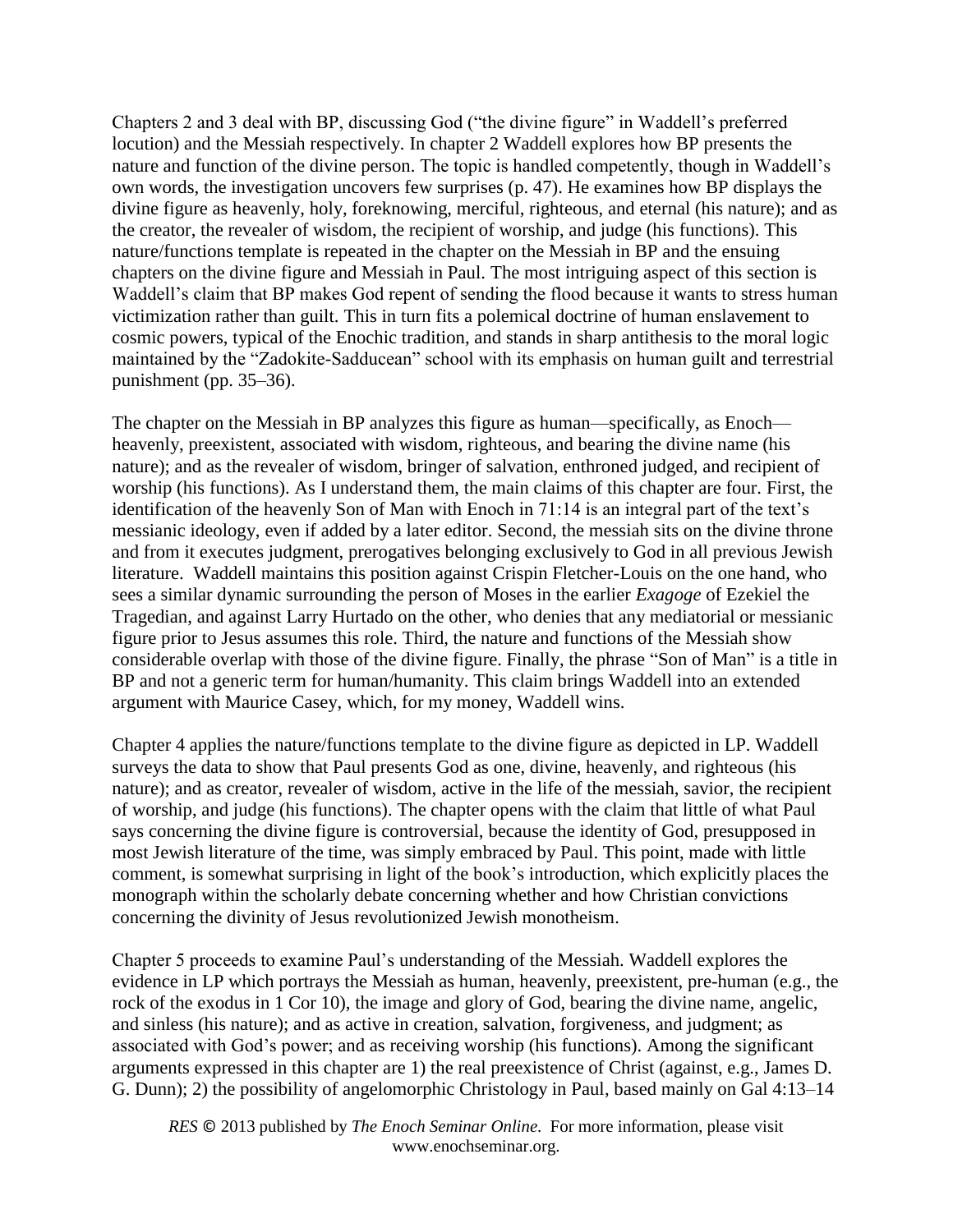(expressed tentatively in this chapter but with more assurance later); and 3) the association of Jesus with God's power (Rom 1:16–17; 1 Cor 1:22–24, 15:1–4, 12–13; Phil 3:10, 20–21) as part of a traditional way of conceiving the Messiah's activity. Though acknowledging that the evidence in LP for the worship of Jesus is striking (with Hurtado), Waddell argues that in light of BP it is not unprecedented (against Hurtado). The chapter closes with an excursus on the referent of  $\theta \in \zeta$  to Jesus in Rom 9:5. Waddell answers affirmatively, but leaves open the question of its significance.

The body of the study concludes with a chapter bringing into explicit comparison the nature and functions of God and the Son of Man in BP and God and Christ in LP. A series of charts brings the results of previous chapters into a helpful synopsis. Waddell finds most noteworthy that, according to his conclusions, the Son of Man and the Pauline Kyrios share a combination of diverse characteristics, which are nowhere else brought together in a single messianic figure. Both agree that the Messiah is human, heavenly, preexistent, associated with wisdom, associated with the divine name, eschatological judge, and the recipient of human worship. Waddell writes,

It is only when these conceptual elements are taken together that we begin to understand the unprecedented level of development of messianic thought in BP. Such a level of development precludes any suggestion of coincidental development or parallel development of the same combination of messianic conceptual elements in LP. (p. 184)

Despite this direct line of influence, Paul does not merely reproduce Enoch's Son of Man crowned with a different title. The role of Christ as mediator of creation, as a crucified and risen savior, and as an agent of forgiveness are all unique Pauline emphases. A final, lengthy excursus attempts to demonstrate that because Paul assigns Adam a negative role in his theology, he has good reason to avoid the title "Son of Man" (=Adam) when applying the nature and functions of this mediator to Christ.

I will divide my response to Waddell's work into three categories: first, worthy questions provoked by but falling outside its scope; second, the accomplishments it achieves; finally, a critique of its possible shortcomings.

Waddell's conclusions raise questions which merit further investigation. Two in particular strike me. First, granting that BP has influenced Paul's theology, how might the Jesus tradition fit into this picture? It is significant that those aspects of Paul's messianism that Waddell singles out as having no precedent in BP are paralleled in the gospels. Like the Pauline Kyrios, the Markan Son of Man is crucified and risen, forgives sins (Mark 2:10), and offers himself as an atoning sacrifice (Mark 10:45). How might the lines of dependence Waddell isolates be redrawn into webs of interrelationship?

Second, how does Paul's confessed Pharisaic training align with the Enochic background that Waddell posits? Related to this, how does Paul's preoccupation with the proper interpretation of Torah sit next to the relative disregard for Abraham and Moses in the Enochic corpus? Waddell's conclusion is stated carefully: that tradition of Judaism which provided Paul *with his beliefs about the messiah* was Enochic Judaism. Does this suggest that it was only the messianic portrayal of BP that made itself felt on Paul? Was this influence a carryover from before his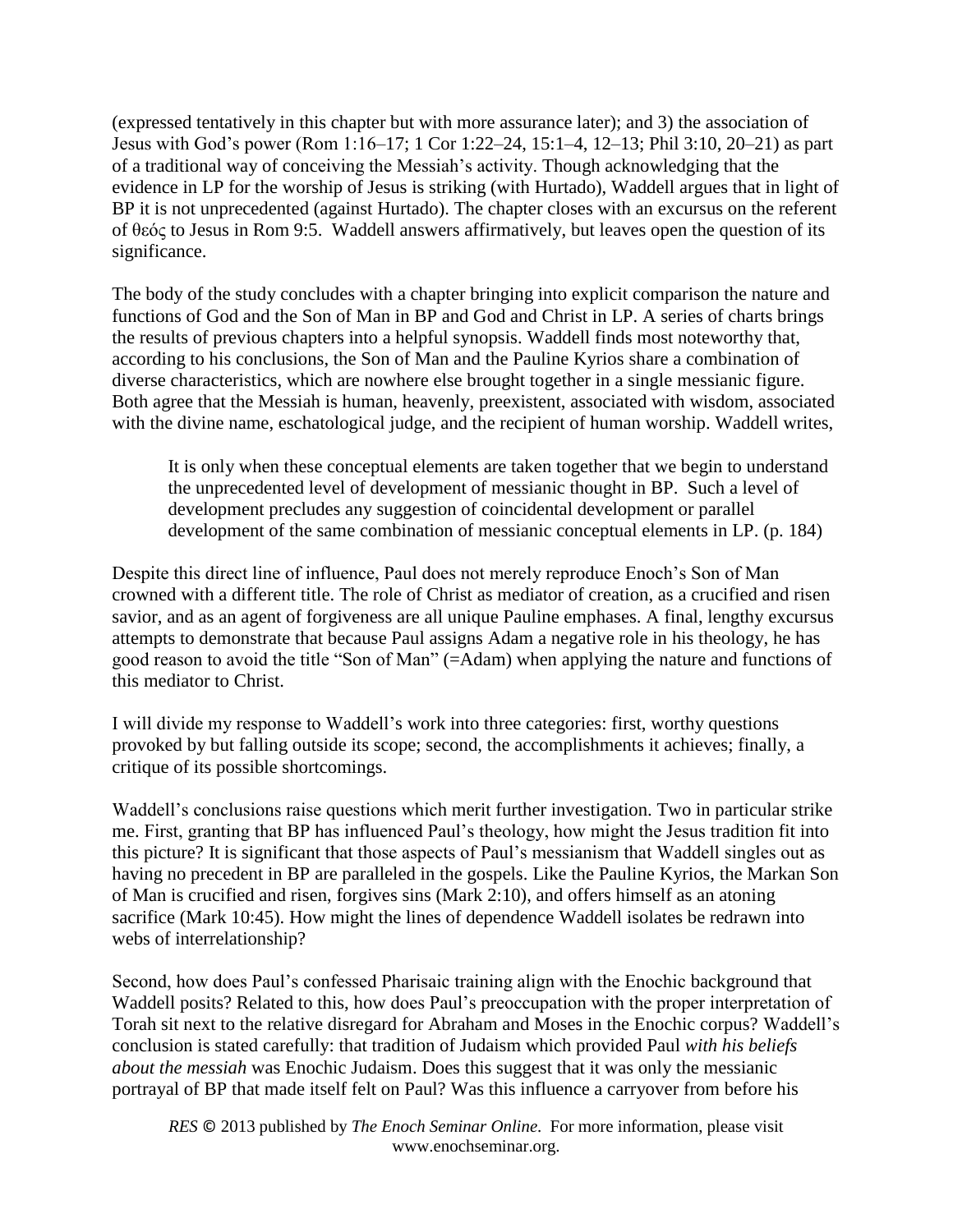conversion? Or, to tie this question to the preceding, was it mediated to Paul through some form of early Christianity? These are all worthy lines of research opened by Waddell's study.

But the value of his investigation lies not only in its potential to initiate further research. It also makes substantive contributions in its own right. Most obviously, Waddell has provided us with an extensive treatment of this important and often overlooked topic. The renaissance of Enoch studies continues to bear fruit in New Testament scholarship, and Waddell's volume offers an exemplary attempt to bring these related areas of inquiry into conversation.

Further, the investigation benefits from a sensible method. Waddell is not seeking to list isolated traditions or discrete parallels but to understand how specific religious ideologies, Enochic Judaism and the theology of Paul, configure their antecedent materials into a specific messianic portrayal (p. 17). He does not allow himself to lose sight of each presentation's distinctive characteristics even as he argues for a historical connection between them. Waddell explicates differences as well as similarities, allowing Paul's originality to appear more clearly within the context of his dependence on prior Son of Man traditions.

Finally, Waddell's conclusions mark a real advance in our understanding of Paul's Christology and its relation to contemporary messianic expectations. The overlapping claims made on behalf of both to sit enthroned in God's presence constitute, in my judgment, Waddell's strongest argument, but he draws other noteworthy parallels. Taken together, these give compelling evidence that a genetic relationship must exist between the heavenly Son of Man in BP and the exalted Kyrios who descends to earth with the fanfare of a cosmic parousia in LP. I consider this book a considerable contribution to answering the question posed by Paul's presentation of Christ in 1 Thessalonians.

The answer, however, is not definitive. Waddell clearly wants to push past arguing for a general dependence on messianic/Enochic traditions to claim that the material now in BP mediates to Paul his *incarnational* theology. This sets a high bar, and two interrelated problems make me hesitate before embracing Waddell's conclusions in their entirety. Both center on the identification of Enoch as the Son of Man in 71:14. The first is the date of this identification relative to the text itself, while the second is the method of assessing its significance.

Although most specialists in the Enochic corpus are willing to date BP to the first century C.E. or earlier, far fewer are as confident that ch. 71 is integral to the document as a whole. Its secondary nature has been affirmed by many scholars, including Nickelsburg, Knibb, VanderKam, and Chialà. Waddell advances reasons to date BP early—appealing to scholarly consensus, correlating details in the text with historical events of the first century B.C.E., and positing that the book's contents likely predate its composition—but none of these are decisive for *1 En.* 71. If this chapter is later than the remainder of BP, its unknown date make it suspect as a source of Paul's messianism. Yet it provides essential elements on which Waddell's case rests, supplying the only evidence for a messianic deliverer who is preexistent, heavenly, but also human. Waddell offers several extended discussions of this problem (esp. in ch. 3), but none conclusively show that this passage either is integral to the book or predates the Pauline corpus. The overall argument is sufficiently solid to stand without the support of ch. 71, but not to bear all the weight Waddell puts on it.